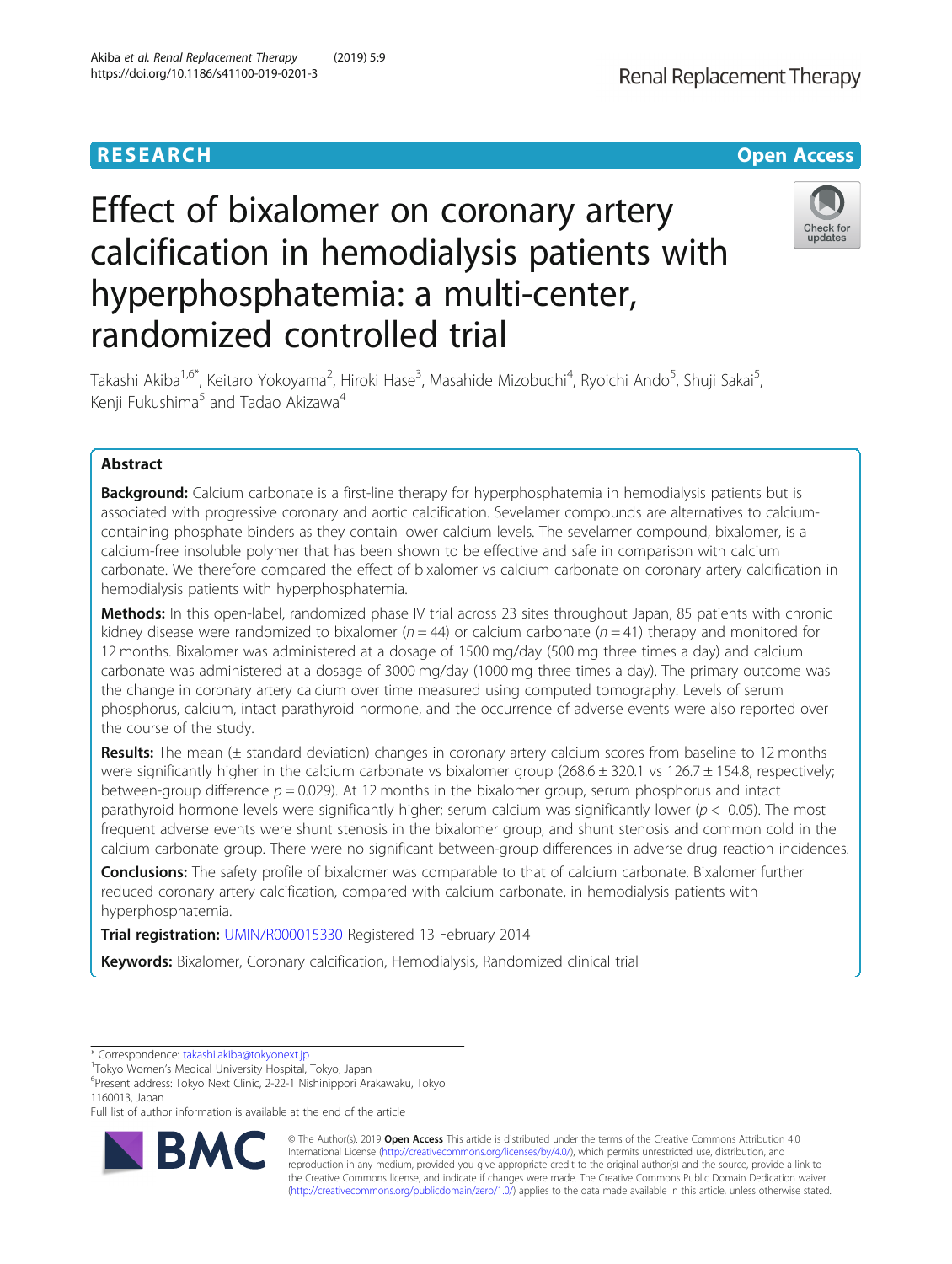# Background

Mineral and bone disorder (MBD) is common in patients with renal failure who are on hemodialysis [\[1](#page-9-0)]. Abnormalities in phosphorus, calcium, parathyroid hormone (PTH), and alkaline phosphatase are frequently seen in these patients. These abnormalities not only affect the bones and parathyroid glands but can also lead to vascular calcification, which can contribute to cardiovascular disease and cardiovascular death [[2](#page-10-0)]. Serum concentrations of phosphorus, calcium, calcium-phosphorus product, and PTH are significant and independent risk factors of vascular calcification and are associated with all-cause mortality and cardiovascular mortality in these patients [\[3\]](#page-10-0).

Hyperphosphatemia is associated with vascular, skeletal, and renal abnormalities. The control of serum phosphorus concentrations in chronic kidney disease (CKD) is important to limit bone lesions or their progression, as well as to limit the progression of vessel lesions [\[4](#page-10-0)].

There are global guidelines that provide treatment targets and emphasize the importance of the control of blood phosphorus concentrations [[5](#page-10-0)–[7](#page-10-0)]. Kidney Disease: Improving Global Outcomes (KDIGO) has published the KDIGO clinical practice guideline for the diagnosis, evaluation, prevention, and treatment of CKD-MBD. These guidelines explain that tailored treatment of CKD-MBD lowers phosphorus and maintains calcium levels [\[7](#page-10-0)].

Advances in diagnostic modalities have revealed a high probability of circulatory complications and demonstrate coronary artery calcification in chronic hemodialysis patients [[8](#page-10-0)]. Several factors have been associated with the presence and progression of calcified coronary artery lesions. These include hyperparathyroidism, calcium-containing dialysis fluid, and calcium carbonate orally administered as a phosphorus-lowering drug.

Sevelamer carbonate and sevelamer hydrochloride are alternatives to calcium-containing phosphate binders as they contain lower levels of calcium [\[9](#page-10-0)]. Compared with calcium-based phosphate binders, sevelamer has been reported to cause fewer abnormalities of calcium and PTH, and less progressive coronary and aortic calcification in both chronic hemodialysis patients [\[10](#page-10-0)] and patients new to hemodialysis [\[11](#page-10-0)]. Similar results have been reported in a randomized study in Japan ( $n = 183$ ). When compared with those receiving calcium carbonate  $(n = 92)$ , patients on maintenance hemodialysis receiving sevelamer ( $n = 91$ ) showed a significantly smaller increase in the coronary artery calcification score [[12\]](#page-10-0).

Despite this evidence, calcium carbonate remains the first-line drug for hyperphosphatemia in hemodialysis patients who continue to be at risk of increased coronary artery calcification [[8\]](#page-10-0). Moreover, arterial calcification is reported to increase with the duration of hemodialysis and the dose of calcium-based phosphate binders [\[13](#page-10-0)].

Bixalomer is a calcium-free insoluble polymer for the treatment of hyperphosphatemia in patients on hemodialysis. The non-inferiority of the phosphorus-lowering effect of bixalomer compared with sevelamer hydrochloride has been confirmed. In a multi-center, open-label, randomized non-inferiority study, the baseline-adjusted mean serum phosphorus level at 12 weeks was 5.87 mg/dL in the bixalomer group and 5.55 mg/dL in the sevelamer group (difference of 0.31 mg/dL; 95% confidence interval [CI] − 0.13, 0.76). Unlike sevelamer, bixalomer does not affect the concentration of bicarbonate ions, which is an indicator of metabolic acidosis [\[14\]](#page-10-0). Another advantage of bixalomer is that it lacks calcium, iron, and other metal ions and is less likely to cause digestive disorders such as constipation [\[15](#page-10-0)].

Bixalomer is expected to provide benefits beyond the treatment of hyperphosphatemia in a wide range of patients who are under maintenance hemodialysis because it has been found to have a lipid-lowering effect [\[14](#page-10-0), [16](#page-10-0)]. Although clinical experience with bixalomer in patients on hemodialysis who present hyperphosphatemia has suggested the usefulness of this drug [\[15](#page-10-0), [17\]](#page-10-0), it remains to be determined if bixalomer is more effective than calcium carbonate in limiting the progression of vascular calcification in these patients. The current study aimed to compare the effect of bixalomer vs calcium carbonate on coronary artery calcification in hemodialysis patients with hyperphosphatemia.

# Patients and methods

#### Trial design

This was a multi-center, open-label, randomized phase IV trial in CKD patients who were undergoing blood purification therapy. The study was conducted at 23 sites across Japan, including the Department of Blood Purification, Kidney Center, Tokyo Women's Medical University Hospital from April 2013 to March 2016 (patients were registered by March 2015).

# Participants

CKD patients aged ≥ 20 years receiving hyperphosphatemia treatment with blood purification therapy for > 3 months who provided written informed consent were recruited. Patients with serum phosphorus concentration > 8.0 mg/dL, ileus, serious and chronic constipation or diarrhea, peptic ulcer/history of abdominal surgery, hypothyroidism, advanced heart disease, (New York Heart Association class III or higher), and impaired hepatic function were excluded from the study. Patients who were hospitalized for treatment of cerebrovascular or heart disease in the previous month, those who underwent thoracic surgery (including stent therapy and implantation of a pacemaker), those with liver function impairment or serious liver disease, those ineligible to undergo computed tomography (CT) scanning, and pregnant and lactating women were also excluded.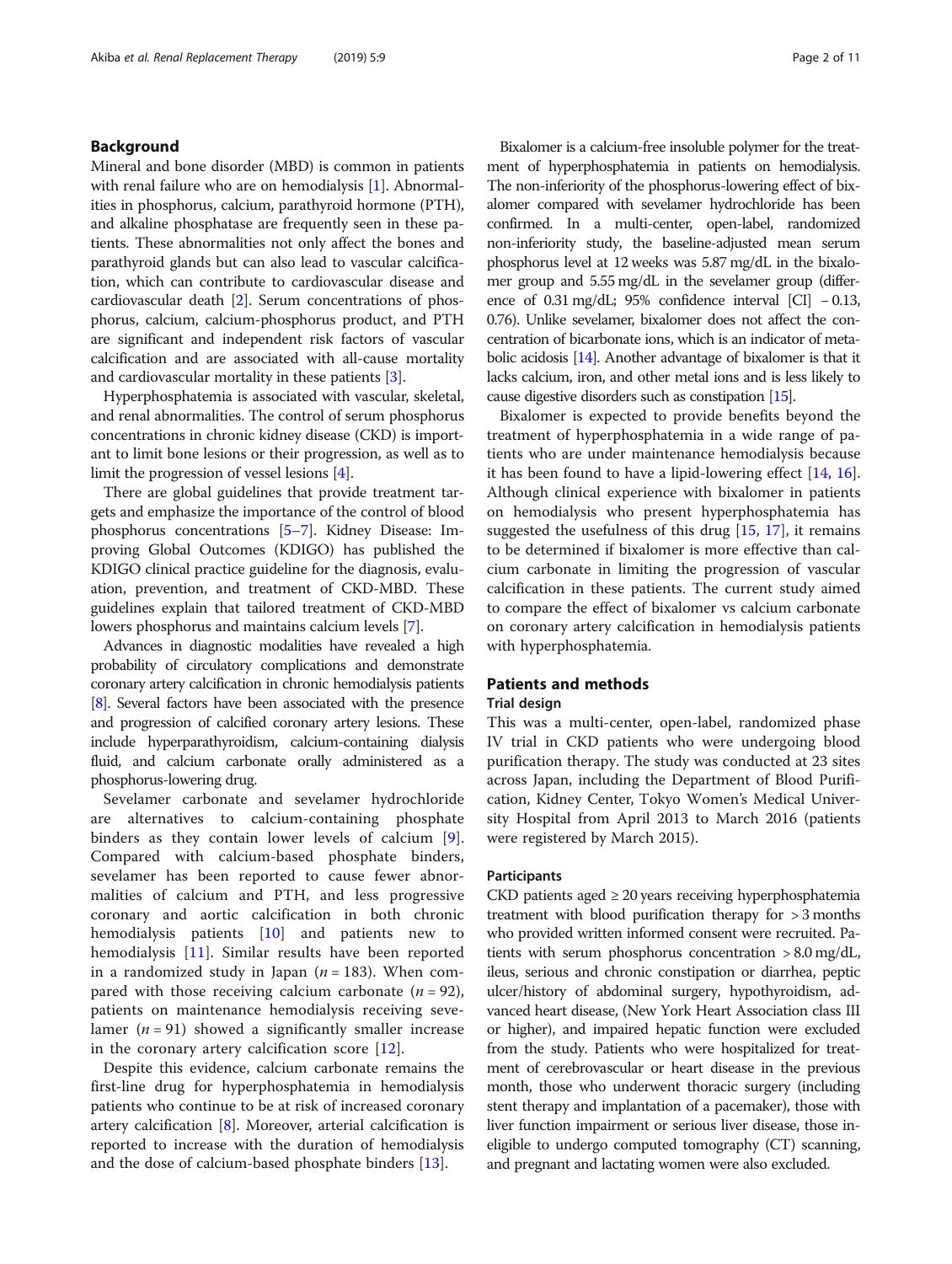# Interventions

Eligible patients were randomized (1:1) to receive bixalomer (Kiklin®, Astellas Pharma Inc., Tokyo, Japan) or calcium carbonate (Caltan-OD®, Mylan N.V., Pennsylvania, USA) for a period of 12 months. After screening, there was no washout period and the two groups were stratified by lanthanum carbonate usage (yes/no) and presence of coexistent diabetes (yes/no).

Bixalomer was administered at a dose of 1500 mg/day (500 mg three times a day before meals) after discontinuing calcium carbonate and other medication for hyperphosphatemia. The maximum dose was 7500 mg/day, adjusted depending on serum phosphorus levels to maintain a target level of 3.5–6.0 mg/dL following the Clinical Practice Guidelines for Metabolism Disorder of Bone and Mineral in Chronic Kidney Disease (Japanese Society for Dialysis Therapy) [\[18\]](#page-10-0). Calcium carbonate was administered at a dose of 3000 mg/day (1000 mg three times a day) after discontinuing hyperphosphatemia medications. The dose was adjusted as needed to maintain a serum phosphorus target level of 3.5–6.0 mg/dL and a serum calcium target level of  $8.4-10.0$  mg/dL [[18](#page-10-0)]. For both groups, lanthanum carbonate could be administered to adjust the serum phosphorus level if it was > 6.0 mg/dL even at the maximum dose of bixalomer (7500 mg/day) or calcium carbonate (3000 mg/day). Lanthanum carbonate was administered at a starting dose of 750 mg/day, up to a maximum of 2250 mg/day according to the package insert (<http://database.japic.or.jp/pdf/newPINS/00056030.pdf>).

If it proved difficult to maintain the serum phosphorus concentration and the use of prohibited medications was required after taking all the available actions above, the patient was withdrawn. The patient was also withdrawn if discontinuation of the randomized study drug and a switch to other hyperphosphatemia medication were required.

Adjustment of serum calcium or serum intact PTH levels followed the Clinical Practice Guidelines for Metabolism Disorder of Bone and Mineral in Chronic Kidney Disease (Japanese Society for Dialysis Therapy) [\[18](#page-10-0)]. The intact PTH target level was 60–240 pg/mL.

Calcium carbonate and other hyperphosphatemia medication (lanthanum carbonate, sevelamer, or bixalomer) were discontinued before starting the trial. The use of calcium carbonate and sevelamer for the bixalomer group was prohibited, as was the use of bixalomer and sevelamer in the calcium carbonate group. The use of lanthanum carbonate was permitted, as described above when it was impossible to maintain serum phosphorus levels within the target range. The use of activated vitamin D was permitted when the serum calcium level was low, with the dose of vitamin D adjusted as necessary. The use of cinacalcet was permitted when the intact PTH level was high, with the dose of cinacalcet adjusted as necessary. The concentration of calcium in the dialysis solution remained unchanged during the observation period.

# **Outcomes**

The primary endpoint was the change in coronary artery calcium (CAC) score from baseline to 12 months of treatment measured by multi-slice CT scan (SIEMENS, Berlin, Germany; GE, MA, USA; Toshiba Medical Systems Corp., Tochigi Prefecture, Japan). Patients were simultaneously treated and observed for 12 months. Patients who did not complete the 12-month treatment/ observation period were considered as discontinued from the study.

Secondary endpoints were changes in serum phosphorus and calcium levels during the study. Other secondary endpoints included changes in intact PTH, serum fibroblast growth factor (FGF)-23, serum α-klotho, serum pentosidine, high-sensitivity C-reactive protein (Hs-CRP), low-density lipoprotein cholesterol (LDL-C), N-terminal prohormone of brain natriuretic peptide (NT-proBNP), and cardiovascular event-free survival rate. Adverse events (AEs) were evaluated for safety.

To assess the primary endpoint (change in CAC score from baseline to the last visit), CT assessments were done at baseline, 6 months, and 12 months. Weighted density scores were assigned to the highest attenuation value multiplied by the area of the calcification speck. The density factors were 130–199 Hounsefield units (HU), 1; 200–299 HU, 2; 300–399 HU, 3; and ≥ 400 HU 4. All areas of calcification with a minimal density of 130 HU within the borders of the coronary arteries (main trunk, left anterior descending artery, right coronary artery, and circumflex artery) were computed. Patients with evaluable calcification in all four sites were included in the analysis. At least three contiguous pixels with a density of  $\geq$  130 HU were required for the confirmed presence of a calcified plaque (an area equivalent to 1.03 mm<sup>2</sup> ). Zio software (Ziosoft Inc., Tokyo, Japan) was used to calculate the scores by counting the pixels in imaging scans. The scores of all calcified specks were summed to calculate the total CAC score [\[19\]](#page-10-0). Scans free of artifacts were considered to be of acceptable quality. For consistency of interpretation, a single investigator who was unaware of the clinical status and treatment of the patient reviewed the scans.

To evaluate secondary endpoints, blood samples were analyzed at a central laboratory (FGF23, Hs-CRP, and α-klotho were analyzed by SLR, Inc., Tokyo, and other parameters were analyzed by each hospital's standard laboratory company) using standardized assays. Serum phosphorus, calcium, and albumin levels were measured at baseline and every month; intact PTH levels were measured at baseline and every 3 months; FGF23,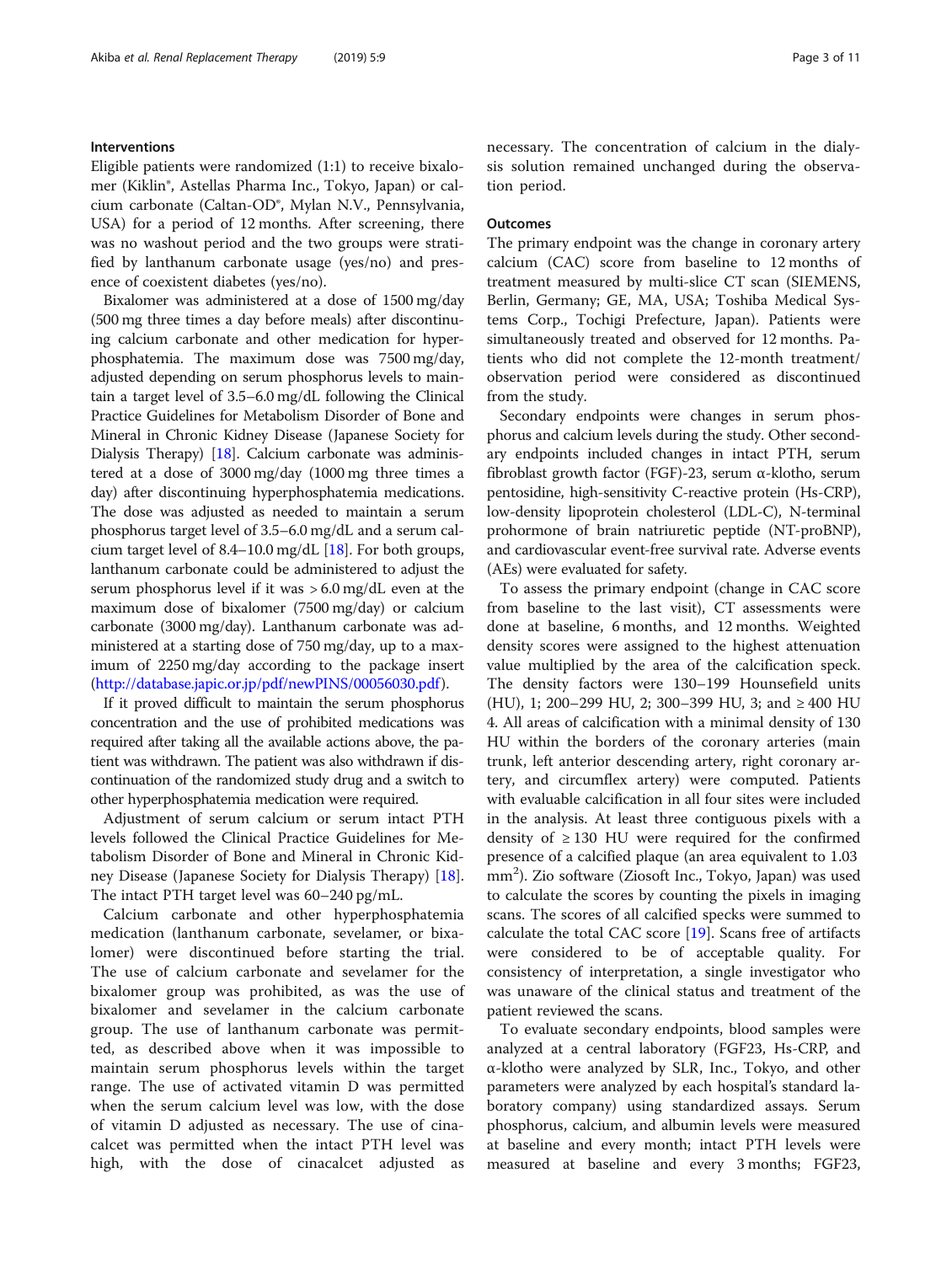α-klotho, pentosidine, and Hs-CRP levels were measured at baseline and every 6 months; and all other laboratory parameters, including NT-proBNP, were measured at baseline and every 6 months.

# Sample size

Based on previous studies  $[10, 12]$  $[10, 12]$  $[10, 12]$  $[10, 12]$  $[10, 12]$ , a target sample size was calculated using the data obtained by a two-group t test with a two-sided alpha error rate of 5% and a common standard deviation of  $20 \,\mathrm{mg}^2/\mathrm{d} \mathrm{L}^2$ . We estimated that 300 patients would provide 90% power of detecting any possible significant difference.

#### Randomization and blinding

Randomization was done via a central registry using the permuted-block method. Electronic data capture (EDC) (CliSSS EDC Ver.1.0, Forte Research Systems) was used for the computer-generated randomization schedule. Only the investigator who assessed the CT scans for the primary endpoint (change in CAC score) was blinded.

#### Statistical methods

Continuous variables are presented as mean ± standard deviation (SD) and frequency variables as the number of cases and percentages. Comparisons between groups were conducted using the parametric method (i.e., unpaired  $t$  test) if a normal distribution was confirmed. Changes from baseline over time were compared using the paired  $t$  test if a normal distribution was confirmed. Between-group comparisons in frequency variables were performed using Fisher's exact test or the chi-square test. The Wilcoxon rank sum test for continuous variables was used if a normal distribution was not confirmed. Measured values of discontinued and withdrawn cases were included in the analysis up until discontinuation/ withdrawal if they had been collected after starting the trial. Missing values were not imputed. All probability values were two-tailed.  $P$  values < 0.05 were considered statistically significant. All analyses were conducted using SAS 9.3 (Cary, NC, USA). Statistical analyses of the present study were performed by Meditrix Corporation, Tokyo, Japan.

# Results

A total of 85 patients were randomized to the bixalomer  $(n = 44)$  and calcium carbonate  $(n = 41)$ groups. One patient in each group discontinued from the study before treatment. Thus, 83 (97.6%) patients received treatment and were included in the efficacy and safety analysis sets: 43 and 40 patients in the bixalomer and calcium carbonate groups, respectively (Fig. [1](#page-4-0)).

# Patient characteristics

The mean age of patients was 66.0 and 66.1 years in the bixalomer and calcium carbonate groups, respectively. Predominantly, male patients were enrolled in the two groups—69.8% and 82.5%, respectively (Table [1\)](#page-5-0).

Proportions of patients with diabetes were 37.2% and 32.5% in the bixalomer and calcium carbonate groups, respectively. At baseline, 28 patients were receiving concomitant treatment with lanthanum carbonate (34.9% of patients in the bixalomer group and 32.5% of patients in the calcium carbonate group) (Table [1\)](#page-5-0). Among 83 patients, 40 (48.2%) initiated or restarted lanthanum carbonate treatment during the study (48.8% [21/43] in the bixalomer group and 47.5% [19/40] in the calcium carbonate group) (Table [2\)](#page-6-0).

At baseline, the mean  $(\pm SD)$  CAC scores in the bixalomer and calcium carbonate groups were 947.2 ± 1013.5 vs  $1210.1 \pm 1962.8$  ( $p = 0.451$ ). In the two groups, the values for serum phosphorus, calcium, and intact PTH were 5.32 vs 5.32 mg/dL, 9.15 vs 9.05 mg/dL, and 173.0 vs 134.4 pg/mL, respectively.

In the bixalomer group, the last visit (end of treatment) occurred at 6 months in seven patients and at 12 months in 31 patients. In the calcium carbonate group, the last visit occurred at 6 months in one patient and at 12 months in 34 patients.

# **Efficacy**

#### CAC scores

At 6 months, the mean  $(\pm SD)$  CAC score was lower in the bixalomer group vs the calcium carbonate group  $(1052.4 \pm 1091.1 \text{ vs } 1367.6 \pm 2131.5, \text{ respectively}).$  Similarly, at 12 months, the mean  $(\pm SD)$  CAC score was lower in the bixalomer group vs the calcium carbonate group  $(987.3 \pm 1042.9 \text{ vs } 1528.0 \pm 2313.1, \text{ respectively})$ (Table [3](#page-6-0)). However, there was no significant difference between the two treatment groups in the mean  $(\pm SD)$ CAC scores at 6 months (− 315.2 [95% CI − 1096.3, 465.9; p = 0.424]) and 12 months (−540.7 [95%Cl  $-1445.0$ , 363.6;  $p = 0.237$ ]).

The mean  $(\pm SD)$  changes in the CAC scores from baseline to 6 months  $(125.4 \pm 157.2 \,[p < 0.001] \text{ vs } 81.3 \pm 136.8]$  $[p = 0.001]$ , respectively) and to 12 months  $(268.6 \pm 320.1)$  $[p < 0.001]$  vs 126.7 ± 154.8  $[p < 0.001]$ ) were significantly higher in the calcium carbonate group vs the bixalomer group. However, a significant mean difference between groups was only observed at 12 months of treatment  $(-141.9 \ [95\% \ CI -268.5, -15.3; p = 0.029])$  (Table [4\)](#page-7-0).

# Serum phosphorus, calcium, and intact PTH

Mean  $(\pm$  SD) serum phosphorus levels at 3, 6, and 12 months were  $5.87 \pm 1.15$ ,  $5.73 \pm 1.29$ , and  $5.65 \pm 1.14$  mg/ dL, respectively, in the bixalomer group, and  $4.95 \pm 1.33$ ,  $5.13 \pm 1.06$ , and  $4.93 \pm 1.18$  mg/dL in the calcium carbonate group. The difference between the two groups at 3, 6, and 12 months was 0.93 mg/dL (95% CI 0.36, 1.50 mg/dL;  $p = 0.002$ ), 0.61 mg/dL (95% CI 0.06, 1.16 mg/dL;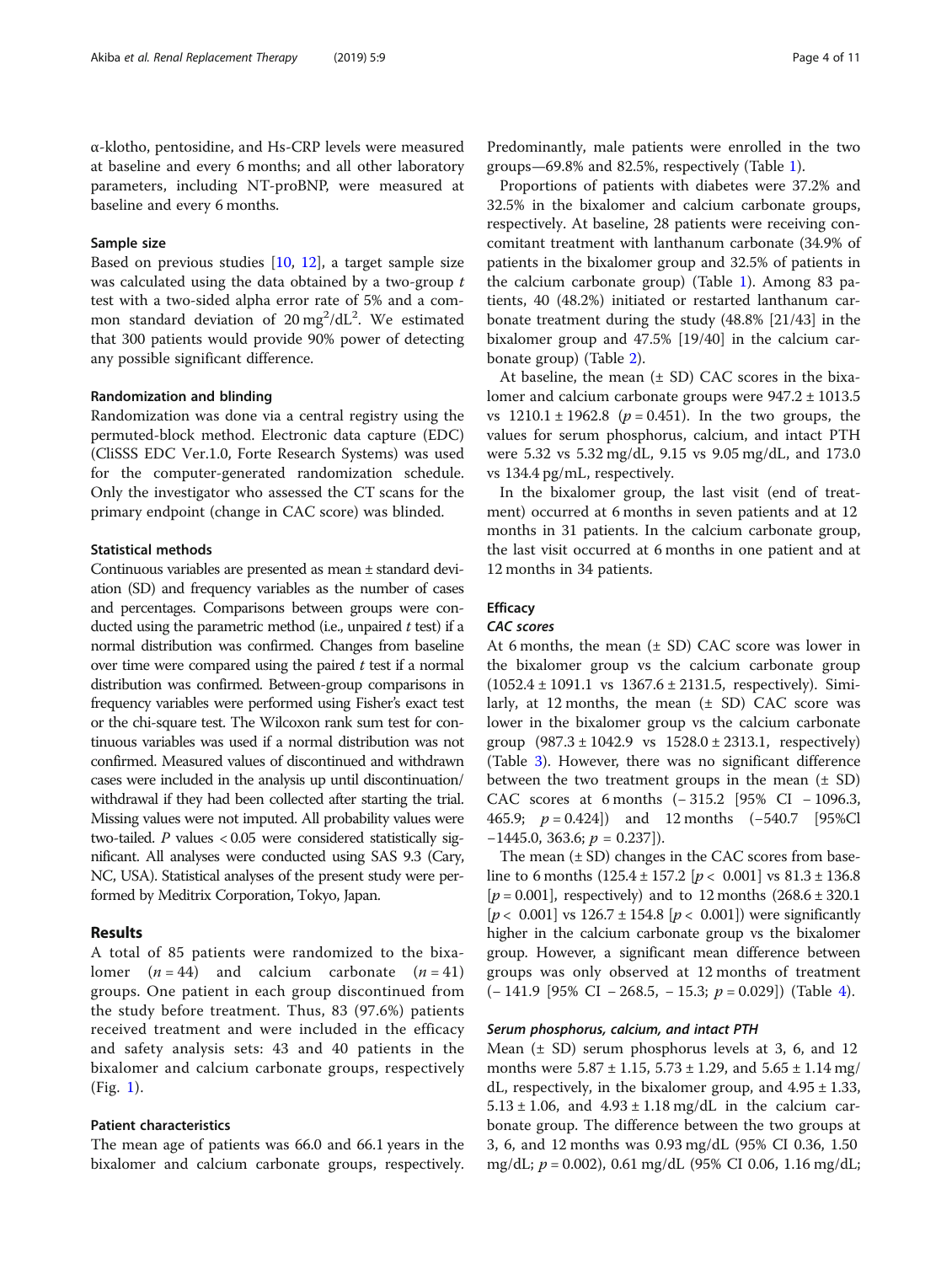<span id="page-4-0"></span>

 $p = 0.030$ ), and 0.71 mg/dL (95% CI 0.14, 1.29 mg/dL; p  $= 0.015$  $= 0.015$ ), respectively (Table 5).

Table [5](#page-8-0) shows the serum calcium levels in the two groups at 3, 6, and 12 months. There were significant differences between the two groups at 6 ( $p = 0.040$ ) and 12 months ( $p = 0.004$ ), but not at 3 months ( $p = 0.065$ ).

There was no significant difference in intact PTH levels between the two groups at baseline ( $p = 0.073$ ). However, there was increasing divergence between the two groups at 3, 6, and 12 months, and a statistically significant difference in intact PTH levels between the groups was reached at 12 months  $(192.2 \pm 95.0 \text{ pg/mL}$  in the bixalomer group and  $141.4 \pm 91.4$  pg/mL in the calcium carbonate group;  $p = 0.032$ ) (Table [5](#page-8-0)).

# Other parameters

There were no significant differences between the two groups for other laboratory parameters assessed, including FGF23, α-klotho, pentosidine, Hs-CRP, LDL-C, and NT-proBNP (Additional file [1](#page-9-0)).

We did not conduct any analysis of the cardiovascular event-free survival rate because there was only one cardiovascular event in the bixalomer group. This patient had a revascularization at 273 days of initiating bixalomer treatment.

# Safety

Table [6](#page-9-0) shows the AEs in the two groups. The most common AEs were shunt stenosis in the bixalomer

group and shunt stenosis and common cold in the calcium carbonate group. There was no significant difference in the incidence of AEs between the two groups. No serious AEs or deaths were reported in any group during the study duration.

# **Discussion**

This is the first study to compare the effect of bixalomer with that of calcium carbonate on coronary artery calcification in hemodialysis patients with hyperphosphatemia. In this study, the target of 300 patients was not achieved, and only 85 patients were randomized. The enrollment period of this study coincided with the enrollment period of other large clinical trials of new CKD-MBD-related drugs; thus, it was difficult to recruit patients for this study. However, the sample of 85 patients was adequate for statistical comparisons.

When compared with calcium-based binders, calcium-free treatment options are preferred and are increasingly being evaluated for the treatment of hyperphosphatemia in patients on hemodialysis [\[20\]](#page-10-0). In the current study, significant mean changes in the CAC scores were reported with bixalomer at 12 months when compared with calcium carbonate  $(126.7 \pm 154.8 \text{ vs } 12.5 \pm 15.5)$ 268.6  $\pm$  320.1;  $p$  = 0.029). Patients treated with bixalomer also attained significant changes in serum calcium ( $p =$ 0.004), phosphorus ( $p = 0.015$ ), and intact PTH levels ( $p$ ) = 0.032) at 12 months.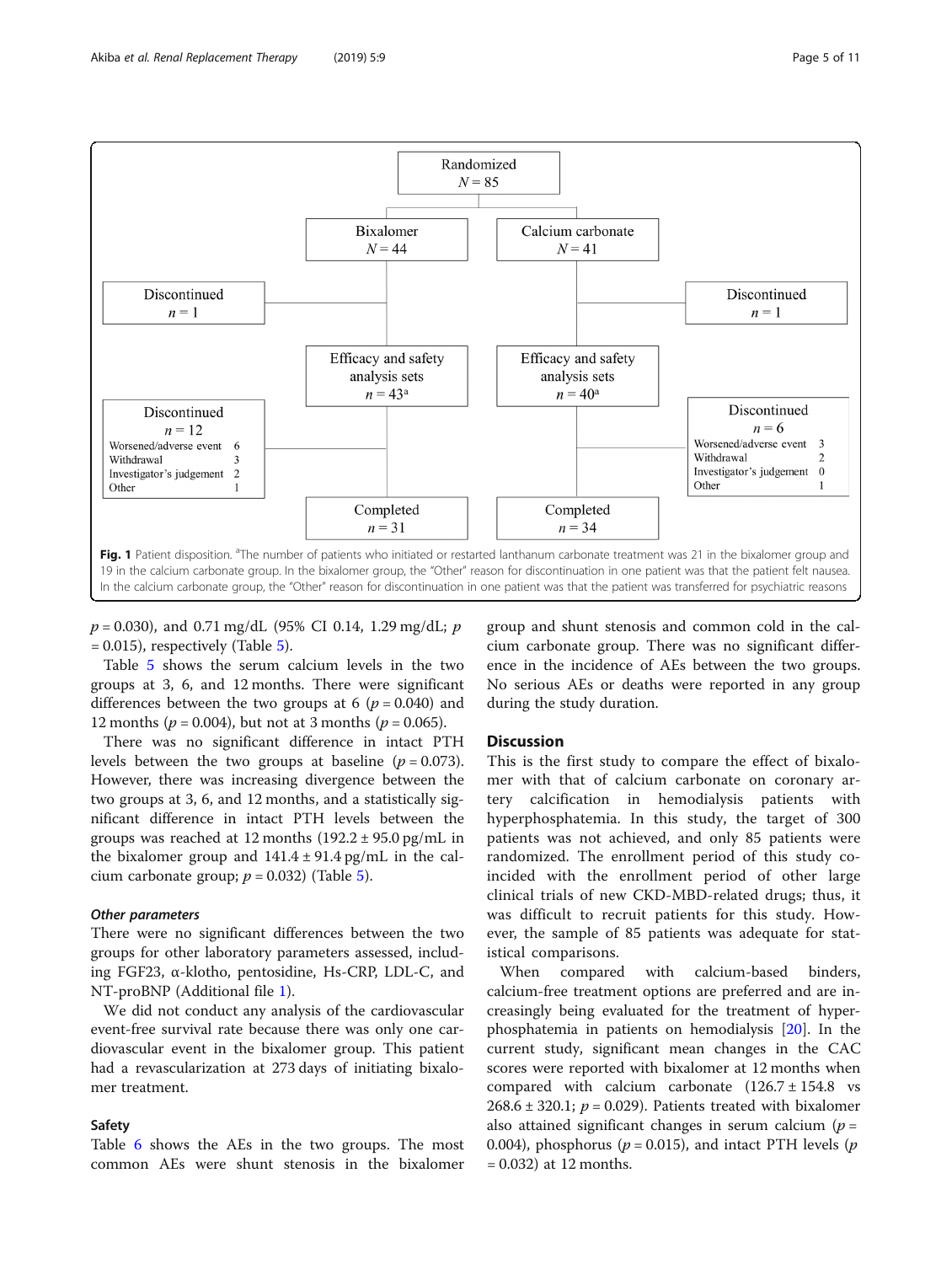# <span id="page-5-0"></span>Table 1 Baseline characteristics of patients

|                                                | Total, $N = 83$ | Bixalomer, $n = 43$ | Calcium carbonate, $n = 40$ |
|------------------------------------------------|-----------------|---------------------|-----------------------------|
| Concomitant treatment with lanthanum carbonate | 28 (33.7)       | 15 (34.9)           | 13 (32.5)                   |
| Male sex                                       | 63 (75.9)       | 30 (69.8)           | 33 (82.5)                   |
| Age (years), mean $\pm$ SD                     | $66.0 \pm 9.8$  | $66.0 \pm 9.6$      | $66.1 \pm 10.1$             |
| Height (cm), mean $\pm$ SD                     | $160.9 \pm 7.1$ | $159.9 \pm 7.1$     | $162.0 \pm 7.2$             |
| Weight (kg), mean $\pm$ SD                     | $57.3 \pm 9.6$  | $56.1 \pm 9.1$      | $58.5 \pm 10.0$             |
| Underlying disease                             |                 |                     |                             |
| Diabetic nephropathy                           | 28 (33.7)       | 15 (34.9)           | 13 (32.5)                   |
| Chronic glomerulonephritis                     | 16 (19.3)       | 8(18.6)             | 8(20.0)                     |
| Nephrosclerosis                                | 17 (20.5)       | 11(25.6)            | 6(15.0)                     |
| Cystic kidney                                  | 4(4.8)          | 0(0.0)              | 4(10.0)                     |
| Chronic pyelonephritis                         | 2(2.4)          | 2(4.7)              | 0(0.0)                      |
| Other                                          | 16 (19.3)       | 7(16.3)             | 9(22.5)                     |
| History of dialysis (years)                    |                 |                     |                             |
| < 1                                            | 8(9.8)          | 3(7.0)              | 5(12.8)                     |
| $\geq 1, \leq 5$                               | 29 (35.4)       | 13 (30.2)           | 16 (41.0)                   |
| $\geq$ 5, < 10                                 | 21(25.6)        | 14 (32.6)           | $7(17.9)^a$                 |
| $\geq$ 10, < 15                                | 14(17.1)        | 9(20.9)             | 5(12.8)                     |
| $\geq 15$                                      | 10 (12.2)       | 4(9.3)              | 6(15.4)                     |
| Method of dialysis                             |                 |                     |                             |
| Hemodialysis                                   | 69 (83.1)       | 35 (81.4)           | 34 (85.0)                   |
| Hemodiafiltration                              | 14 (16.9)       | 8(18.6)             | 6(15.0)                     |
| Dialysate calcium concentration (mEq/L)        |                 |                     |                             |
| 2.5                                            | 4(4.8)          | 2(4.7)              | 2(5.0)                      |
| 2.75                                           | 11(13.3)        | 4(9.3)              | 7(17.5)                     |
| 3.0                                            | 68 (81.9)       | 37 (86.0)           | 31 (77.5)                   |
| Other                                          | 0(0.0)          | 0(0.0)              | 0(0.0)                      |
| Complication                                   | 81 (97.6)       | 42 (97.7)           | 39 (97.5)                   |
| High blood pressure                            | 65 (78.3)       | 36 (83.7)           | 29 (72.5)                   |
| Diabetes                                       | 29 (34.9)       | 16 (37.2)           | 13 (32.5)                   |
| Anemia in CKD <sup>b</sup>                     | 57 (68.7)       | 32 (74.4)           | 25 (62.5)                   |
| Secondary hyperparathyroidism                  | 33 (39.8)       | 16 (37.2)           | 17 (42.5)                   |
| Constipation                                   | 30 (36.1)       | 19 (44.2)           | 11(27.5)                    |
| Itchy skin                                     | 15 (18.1)       | 8 (18.6)            | 7(17.5)                     |
| Other                                          | 51 (61.4)       | 28 (65.1)           | 23 (57.5)                   |
| Combination drug                               | 73 (88.0)       | 39 (90.7)           | 34 (85.0)                   |
| Antihypertensive                               | 65 (78.3)       | 38 (88.4)           | 27 (67.5)                   |
| Drug for osteoporosis                          | 33 (39.8)       | 20 (46.5)           | 13 (32.5)                   |
| Drug for dyslipidemia                          | 21(25.3)        | 11(25.6)            | 10(25.0)                    |
| No combination therapy <sup>c</sup>            | 80 (96.4)       | 41 (95.3)           | 39 (97.5)                   |

Data are presented as  $n$  (%) unless otherwise stated

<sup>a</sup>The number of patients specifically for dialysis history in the calcium group was 39 rather than 40, as there was one patient with missing data

<sup>b</sup>Anemia in CKD is defined as hemoglobin level < 11.0 g/dL or erythropoietin use in patients with CKD<br><sup>c</sup>Patients not receiving any therapy other than that for hemodialysis or hemodiafiltration

Abbreviations: CKD chronic kidney disease, SD standard deviation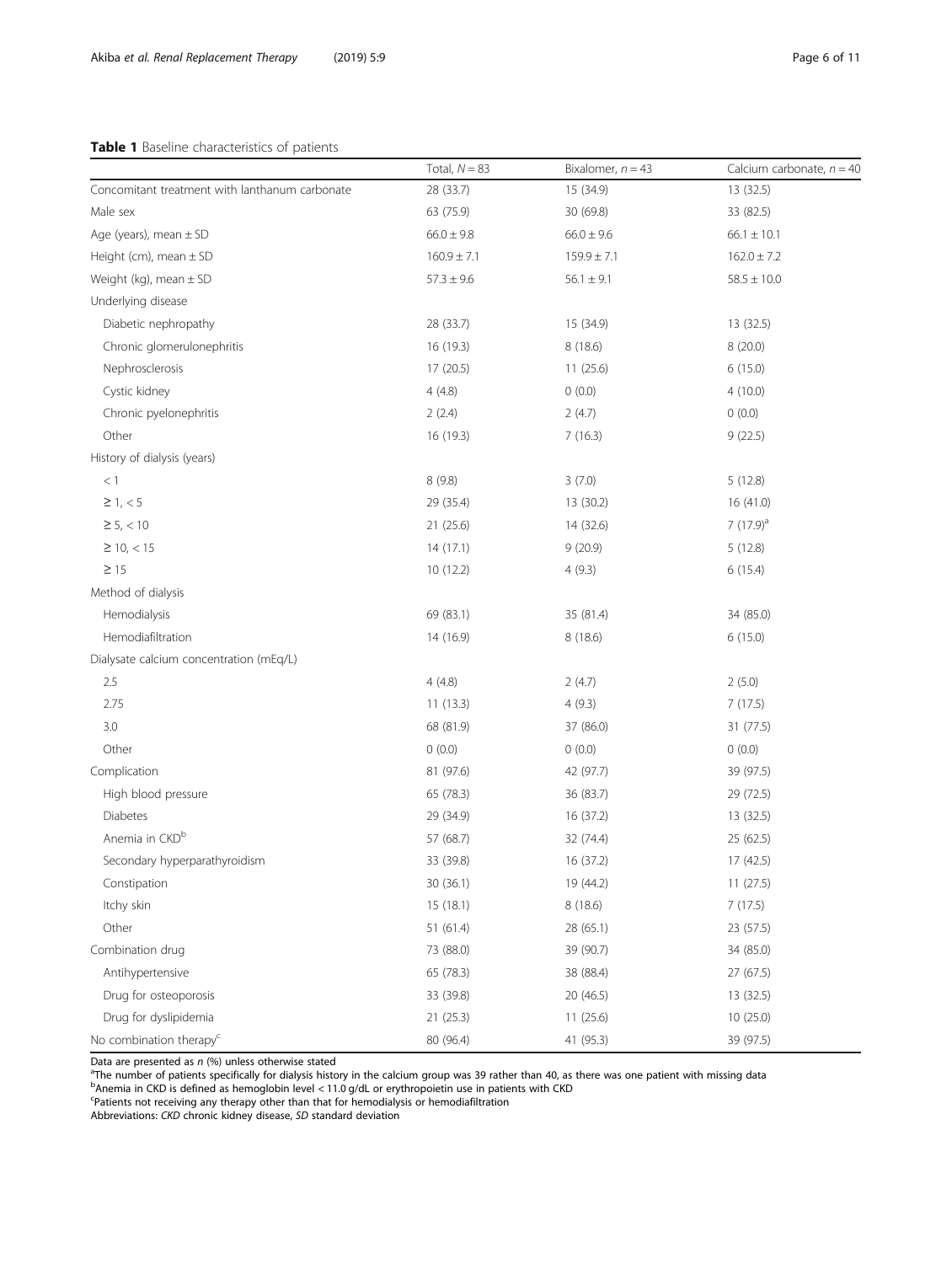<span id="page-6-0"></span>Table 2 Concomitant treatment with lanthanum carbonate during the study

|               | Use of lanthanum carbonate at baseline Use of lanthanum carbonate during the study Total, $N = 83$ Bixalomer, $n = 43$ Calcium carbonate, $n = 40$ |                |                |               |
|---------------|----------------------------------------------------------------------------------------------------------------------------------------------------|----------------|----------------|---------------|
| Yes, $N = 28$ | No or lacking data, n (%)                                                                                                                          | 8(28.6)        | 6(40.0)        | 2(15.4)       |
|               | Yes, n (%)                                                                                                                                         | 20(71.4)       | 9(60.0)        | 11(84.6)      |
|               | Mean $\pm$ SD                                                                                                                                      | $1023 \pm 647$ | $1153 \pm 796$ | $917 \pm 511$ |
|               | Median                                                                                                                                             | 750            | 750            | 750           |
|               | Minimum/maximum                                                                                                                                    | 350/2250       | 429/2250       | 350/1875      |
| No, $N = 55$  | No or lacking data, n (%)                                                                                                                          | 35(63.6)       | 16(57.1)       | 19 (70.4)     |
|               | Yes, n (%)                                                                                                                                         | 20(36.4)       | 12 (42.9)      | 8(29.6)       |
|               | Mean $\pm$ SD                                                                                                                                      | $864 \pm 522$  | $831 \pm 637$  | $914 \pm 311$ |
|               | Median                                                                                                                                             | 750            | 750            | 781           |
|               | Minimum/maximum                                                                                                                                    | 250/2250       | 250/2250       | 500/1375      |

Abbreviation: SD standard deviation

Similar findings have been reported in other trials evaluating calcium-free options in hemodialysis patients [\[10,](#page-10-0) [21\]](#page-10-0). Sevelamer, a non-absorbed, non-calcium-containing polymer has been compared with calcium-based binders in a randomized trial [[10](#page-10-0)] and was shown to be less likely to cause hypercalcemia (16% vs 5% with sevelamer,  $p = 0.04$ ) and low levels of intact PTH (57% vs 30%,  $p = 0.001$ ) in hemodialysis patients ( $n = 200$ ). Progressive coronary and aortic calcification was reported in patients receiving calcium-based binders. There was a significant increase in the median absolute calcium score in the coronary arteries and aortas of patients who received calcium-based binders but not in those treated with sevelamer (coronary arteries 36.6 vs 0,  $p = 0.03$ ; aorta 75.1 vs 0,  $p = 0.01$ , respectively) [\[10\]](#page-10-0).

The use of calcium-containing phosphate binders causes more rapid progression of coronary

calcification in patients who are new to dialysis. In a randomized trial, 129 new dialysis patients received calcium-containing phosphate binders or sevelamer hydrochloride and were followed up with CT assessments at 6, 12, and 18 months. When compared with those receiving sevelamer hydrochloride, patients treated with calcium-containing phosphate binders showed more rapid and more severe increases in CAC scores both at 12 ( $p = 0.056$ ) and 18 months ( $p$  $= 0.01$ ) [[11](#page-10-0)]. These results were comparable to findings in the current study. The higher level of calcification observed with calcium carbonate in the present study may be attributed to the higher level of corrected Ca value in the calcium carbonate group compared with that in the bixalomer group.

A strength of this study is the inclusion of patients who have been on long-term dialysis, i.e.,  $\geq 15$  years. Available studies comparing calcium-based binders

Table 3 CAC scores at baseline, 6 months, and 12 months (during the 12-month observation period)

| CAC scores                | Baseline            | 6 months            | 12 months           |
|---------------------------|---------------------|---------------------|---------------------|
| Bixalomer, N              | 41                  | 38                  | 31                  |
| Mean $\pm$ SD             | $947.2 \pm 1013.5$  | $1052.4 \pm 1091.1$ | $987.3 \pm 1042.9$  |
| 95% CI                    | 627.3, 1267.1       | 693.8, 1411.1       | 604.8, 1369.9       |
| Median                    | 493.55              | 642.41              | 583.82              |
| Minimum/maximum           | 0/3484.5            | 0/3541.2            | 0/3830.9            |
| Calcium carbonate, N      | 39                  | 35                  | 34                  |
| Mean $\pm$ SD             | $1210.1 \pm 1962.8$ | $1367.6 \pm 2131.5$ | $1528.0 \pm 2313.1$ |
| 95% CI                    | 573.8, 1846.4       | 635.5, 2099.8       | 720.9, 2335.1       |
| Median                    | 693.75              | 819.9               | 957.31              |
| Minimum/maximum           | 0/11727.9           | 0/12179.3           | 0/13070.1           |
| Difference between groups | $-262.9$            | $-315.2$            | $-540.7$            |
| 95% CI                    | $-953.3, 427.5$     | $-1096.3, 465.9$    | $-1445.0, 363.6$    |
| $P$ value <sup>a</sup>    | 0.451               | 0.424               | 0.237               |

<sup>a</sup>Comparisons between groups were conducted using the t test

Abbreviations: CAC coronary artery calcium, CI confidence interval, N number of patients, SD standard deviation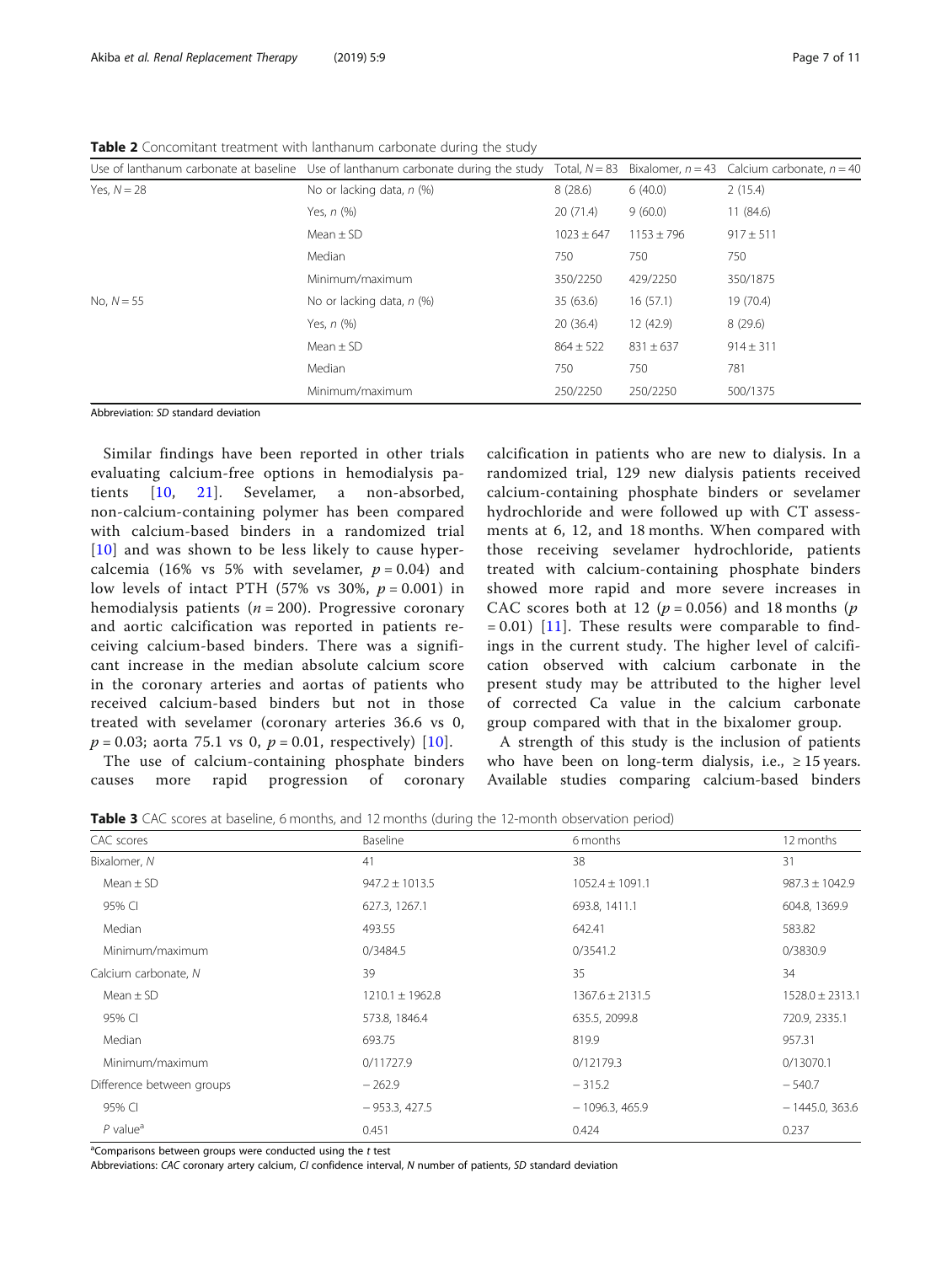<span id="page-7-0"></span>

| Table 4 Changes in CAC score from baseline to 6 and 12 months (primary endpoint) |  |  |
|----------------------------------------------------------------------------------|--|--|
|----------------------------------------------------------------------------------|--|--|

|                           | Change in CAC scores at 6 months | $P$ value | Change in CAC scores at 12 months | $P$ value |
|---------------------------|----------------------------------|-----------|-----------------------------------|-----------|
| Bixalomer, N              | 38                               |           | 31                                |           |
| $Mean \pm SD$             | $81.3 \pm 136.8$                 | 0.001     | $126.7 \pm 154.8$                 | < 0.001   |
| 95% CI                    | 36.3, 126.3                      |           | 69.9, 183.5                       |           |
| Median                    | 49.53                            |           | 113.53                            |           |
| Minimum/maximum           | $-144.39/592.2$                  |           | $-92.79/653.2$                    |           |
| Calcium carbonate, N      | 35                               |           | 34                                |           |
| $Mean \pm SD$             | $125.4 \pm 157.2$                | < 0.001   | $268.6 \pm 320.1$                 | < 0.001   |
| 95% CI                    | 71.4, 179.4                      |           | 157.0, 380.3                      |           |
| Median                    | 59.62                            |           | 176.92                            |           |
| Minimum/maximum           | $-62.69/621.7$                   |           | $-24.69/1342.2$                   |           |
| Difference between groups | $-44.1$                          |           | $-141.9$                          |           |
| 95% CI                    | $-112.8, 24.5$                   |           | $-268.5, -15.3$                   |           |
| $P$ value <sup>a</sup>    | 0.204                            |           | 0.029                             |           |

<sup>a</sup>Changes from baseline over time were compared between groups using the paired t test

Abbreviations: CAC coronary artery calcium, CI confidence interval, N number of patients, SD standard deviation

and calcium-free polymers have usually been conducted in patients on dialysis for 2–3 years or those new (within 120 days) to dialysis [[10](#page-10-0), [11\]](#page-10-0). Further, patients enrolled in the current study were older (mean age, 66 years) than those in previous studies (mean age, 50–60 years) comparing calcium-based and calcium-free treatment options [\[10](#page-10-0), [11\]](#page-10-0). Another strength of this study was that it was conducted in usual patient settings and provides real-life experience of bixalomer in hemodialysis patients.

The safety of bixalomer was comparable to that of calcium carbonate. The most common AEs were shunt stenosis in the bixalomer group and both shunt stenosis and common cold in the calcium carbonate group. When compared with sevelamer, bixalomer has better tolerability [\[14](#page-10-0), [15](#page-10-0)].

Bixalomer attenuates the risk of progressive coronary artery calcification in patients undergoing hemodialysis. Additionally, these data suggest that introduction of bixalomer therapy may be beneficial in end-stage renal disease irrespective of the duration of hemodialysis before initiation of therapy.

# Limitations

This study is the first report to show lower calcification action with bixalomer compared with calcium carbonate. However, there are some limitations.

The CAC score has been used for risk stratification and treatment monitoring in patients undergoing hemodialysis [[10,](#page-10-0) [11](#page-10-0)]. Although it is not clear whether CAC scores are indicative of atherosclerosis or elastocalcinosis, they are widely used because of their non-invasiveness and repeatability [[22](#page-10-0)].

Age, C-reactive protein, and pulse wave velocity have previously been reported as factors associated with coronary artery calcification in end-stage renal disease [[23](#page-10-0)], but the current study did not evaluate the contributors to coronary artery calcification. We considered the reduction of calcium and intact PTH concentrations; however, phosphorus, calcium, and intact PTH concentrations were towards the higher limits. These parameters can potentially promote heterotopic calcification in the bixalomer group, so it is difficult to determine whether these factors contributed to CAC progression in the calcium carbonate group.

The 1-year follow-up of patients in the current study yielded adequate comparisons for bixalomer and calcium carbonate. However, studies evaluating the effects of bixalomer over extended periods should be conducted to assess the long-term effect on CAC scores. Previous studies evaluating CAC scores in hemodialysis patients have followed-up patients with annual assessments for  $\geq 2$  years [\[21](#page-10-0)].

No significant changes in laboratory parameters such as FGF23, α-klotho, pentosidine, Hs-CRP, LDL-C, and NT-proBNP were found in the current study due to the small number of patients. Future studies should include these assessments for evaluating bixalomer in patients with hemodialysis.

The mechanism of attenuation of the progression of coronary and aortic calcification of bixalomer is poorly understood. Like sevelamer, bixalomer can be assumed to lower the oral calcium load. However, other possible mechanisms such as reduction of hypercalcemia, change of PTH control, or improvement in hyperlipidemia should be further evaluated.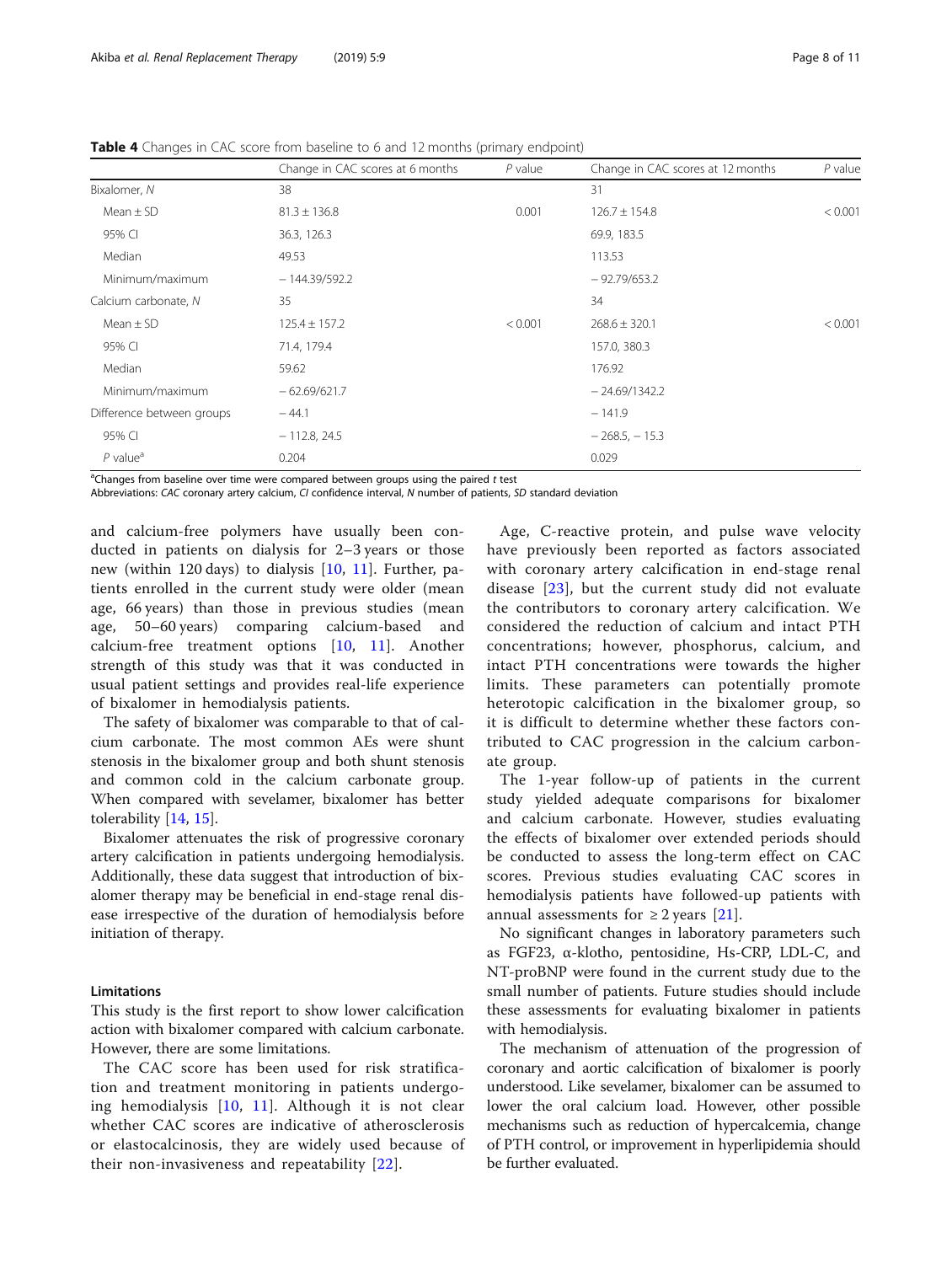# <span id="page-8-0"></span>Table 5 Phosphate, calcium, and intact PTH levels throughout the study period

|                                     | Baseline          | 3 months         | 6 months          | 12 months        |
|-------------------------------------|-------------------|------------------|-------------------|------------------|
| Phosphate, mg/dL                    |                   |                  |                   |                  |
| Bixalomer, N                        | 43                | 38               | 38                | 31               |
| Mean $\pm$ SD                       | $5.32 \pm 1.23$   | $5.87 \pm 1.15$  | $5.73 \pm 1.29$   | $5.65 \pm 1.14$  |
| 95% CI                              | 4.94, 5.70        | 5.50, 6.25       | 5.31, 6.16        | 5.23, 6.06       |
| Median                              | 5.3               | 5.8              | 5.8               | 5.7              |
| Minimum/maximum                     | 2.8/8.0           | 3.7/8.7          | 2.5/8.9           | 3.7/8.3          |
| Calcium carbonate, N                | 40                | 38               | 36                | 35               |
| Mean $\pm$ SD                       | $5.32 \pm 1.10$   | $4.95 \pm 1.33$  | $5.13 \pm 1.06$   | $4.93 \pm 1.18$  |
| 95% CI                              | 4.96, 5.67        | 4.51, 5.39       | 4.77, 5.48        | 4.53, 5.34       |
| Median                              | 5.2               | 5.1              | 5.1               | 5.0              |
| Minimum/maximum                     | 3.3/7.8           | 2.1/8.1          | 2.4/7.2           | 2.8/7.6          |
| Difference between groups, Mean     | 0.01              | 0.93             | 0.61              | 0.71             |
| 95% CI                              | $-0.51, 0.52$     | 0.36, 1.50       | 0.06, 1.16        | 0.14, 1.29       |
| $P$ value <sup>a</sup>              | 0.982             | 0.002            | 0.030             | 0.015            |
| Calcium, mg/dL                      |                   |                  |                   |                  |
| Bixalomer, N                        | 43                | 38               | 38                | 31               |
| $Mean \pm SD$                       | $9.15 \pm 0.70$   | $8.89 \pm 0.49$  | $8.91 \pm 0.62$   | $8.85 \pm 0.56$  |
| 95% CI                              | 8.94, 9.37        | 8.73, 9.05       | 8.70, 9.11        | 8.64, 9.05       |
| Median                              | 9.1               | 9.0              | 8.9               | 8.9              |
| Minimum/maximum                     | 8.3/11.8          | 7.8/10.1         | 7.5/10.1          | 7.6/9.7          |
| Calcium carbonate, N                | 40                | 38               | 36                | 35               |
| Mean $\pm$ SD                       | $9.05 \pm 0.75$   | $9.16 \pm 0.72$  | $9.23 \pm 0.72$   | $9.33 \pm 0.75$  |
| 95% CI                              | 8.81, 9.28        | 8.92, 9.39       | 8.99, 9.48        | 9.07, 9.59       |
| Median                              | 9.0               | 9.1              | 9.1               | 9.4              |
| Minimum/maximum                     | 7.0/11.2          | 7.8/10.9         | 8.0/11.5          | 7.9/10.6         |
| Difference between groups, Mean     | 0.11              | $-0.26$          | $-0.33$           | $-0.49$          |
| 95% CI                              | $-0.21, 0.42$     | $-0.54, 0.02$    | $-0.64, -0.02$    | $-0.82, -0.16$   |
| $P$ value <sup>a</sup>              | 0.505             | 0.065            | 0.040             | 0.004            |
| Intact PTH, pg/mL                   |                   |                  |                   |                  |
| Bixalomer, N                        | 40                | 35               | 36                | 31               |
| Mean $\pm$ SD                       | $173.0 \pm 102.6$ | $200.1 \pm 98.2$ | $208.4 \pm 96.7$  | $192.2 \pm 95.0$ |
| 95% CI                              | 140.2, 205.9      | 166.4, 233.8     | 175.7, 241.2      | 157.4, 227.1     |
| Median                              | 149               | 208              | 184.5             | 180              |
| Minimum/maximum                     | 11/395            | 7/423            | 47/382            | 9/393            |
| Calcium carbonate, N                | 38                | 35               | 32                | 34               |
| $Mean \pm SD$                       | $134.4 \pm 83.7$  | $120.9 \pm 84.9$ | $163.1 \pm 107.8$ | $141.4 \pm 91.4$ |
| 95% CI                              | 106.9, 161.9      | 91.7, 150.0      | 124.2, 201.9      | 109.4, 173.3     |
| Median                              | 127.5             | 121              | 158               | 125.5            |
| Minimum/maximum                     | 5/376             | 2/311            | 8/460             | 9/358            |
| Difference between groups, Mean     | 38.6              | 79.2             | 45.4              | 50.9             |
| 95% CI                              | $-3.7, 81.0$      | 35.5, 123.0      | $-4.1, 94.9$      | 4.7, 97.1        |
| $P$ value <sup><math>a</math></sup> | 0.073             | 0.001            | 0.072             | 0.032            |

<sup>a</sup>Comparisons between groups were conducted using t test

Abbreviations: CI confidence interval, N number of patients, PTH parathyroid hormone, SD standard deviation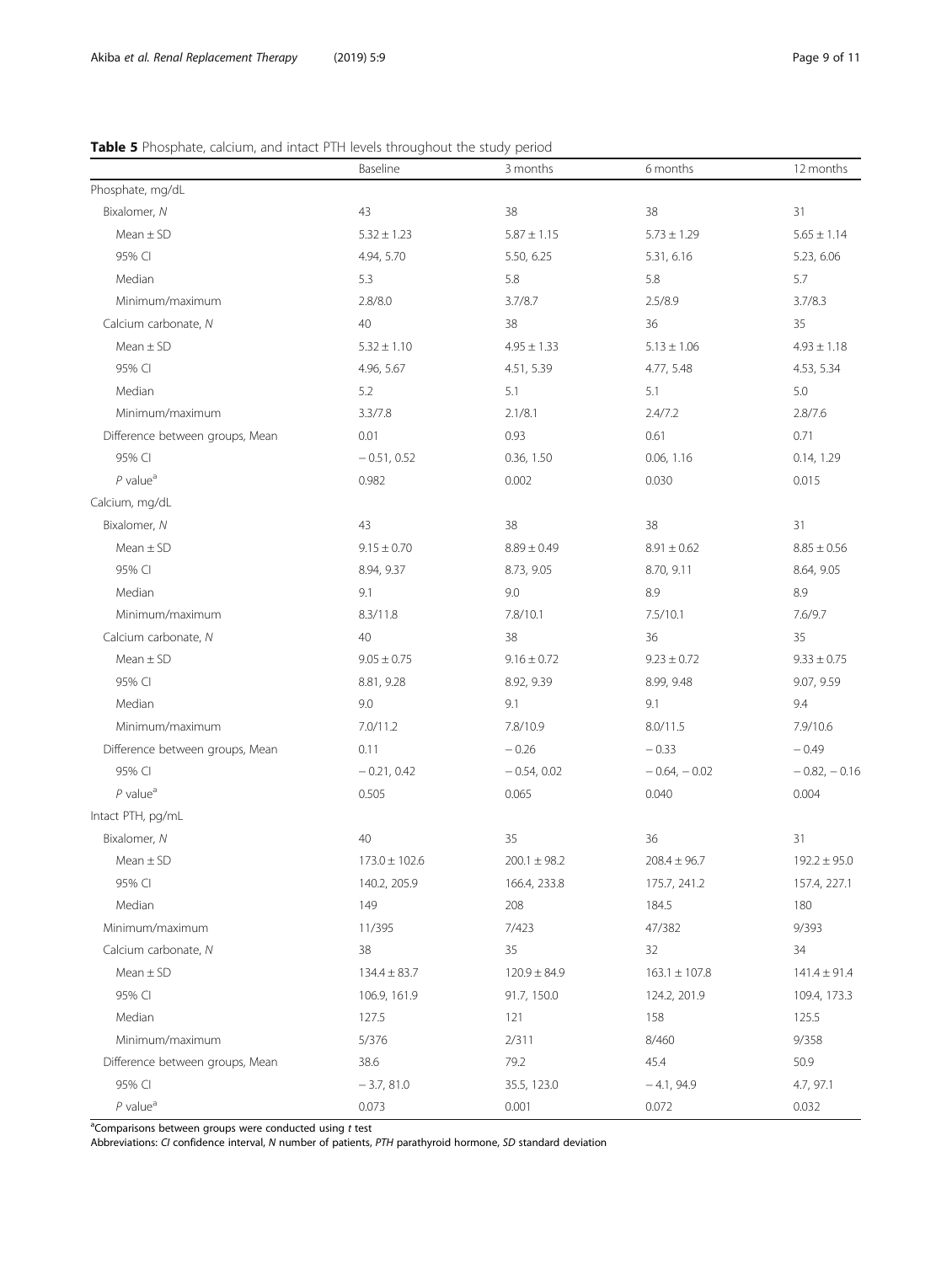|                                  | Bixalomer, $N = 43$ | Calcium carbonate, $N = 40$ | $P$ value <sup><math>\ddot{ }</math></sup> |
|----------------------------------|---------------------|-----------------------------|--------------------------------------------|
| Shunt stenosis                   | 7 events/5 patients | 10 events/4 patients        | 1.0000                                     |
| Common cold                      |                     | 7 events/6 patients         | 0.0102                                     |
| Pyrexia                          | 2 events/1 patient  | $\overline{\phantom{m}}$    | 1.0000                                     |
| Constipation                     | 2 events/2 patients | -                           | 0.4946                                     |
| Cystitis                         | -                   | 2 events/1 patient          | 0.4819                                     |
| <sup>a</sup> Fisher's exact test |                     |                             |                                            |

<span id="page-9-0"></span>Table 6 Adverse events for which more than two events were reported

# Conclusions

When compared with calcium carbonate, bixalomer reduced the progression of CAC in patients undergoing hemodialysis. This is due to the decreased oral calcium load with bixalomer. Further investigations in well-designed trials can help to determine whether bixalomer is associated with a decreased risk of cardiovascular death in hemodialysis patients.

# Additional file

[Additional file 1:](https://doi.org/10.1186/s41100-019-0201-3) Results of other laboratory parameters. (DOCX 27 kb)

#### Abbreviations

AE: Adverse events; CAC: Coronary artery calcium; CI: Confidence interval; CKD: Chronic kidney disease; CT: Computed tomography; EDC: Electronic data capture; FGF: Fibroblast growth factor; Hs-CRP: C-reactive protein; HU: Hounsefield units; KDIGO: Kidney Disease: Improving Global Outcomes; LDL-C: Low-density lipoprotein cholesterol; MBD: Mineral and bone disorder; NT-proBNP: N-terminal prohormone of brain natriuretic peptide; PTH: Parathyroid hormone; SD: Standard deviation

#### Acknowledgements

The authors wish to thank Astellas Pharma Inc. for financial support. The authors also thank Yoshinari Tsuruta from Meiyo Clinic, Yoshiko Tanaka from Shinjuku Ishikawa Clinic, Hajime Miyata from Matsui Hospital, Yuki Shindo from Nagahara Sanwa Clinic, Hajime Ogawa from Ogawa Clinic, Rio Kimura from Shimokitazawa Ekimae Clinic, Tomokatsu Saijo from Saijyo Clinic Takaban, Masanori Ikeda from Oi Ogawa Clinic, Masayuki Takayama from Medical Corporation Seisuikai Takayama Clinic, Toshiaki Suzuki from Asagaya Suzuki Clinic, Makoto Watanabe from Makita General Hospital, Hitoshi Tagawa from Medical Corporation Toujinkai Kichijoji Asahi Hospital, Fumio Yoneda from Kichijoji Ekimae Clinic, Kenji Kikuchi from Medical Corporation Toujinkai Mitakajin Clinic, Kan Kikuchi from Shimoochiai Clinic, Shigeru Otsubo from Sangenjaya Hospital, Shinya Suganuma from Kidney Clinic Setagaya, Yuji Ishida from Ishida Clinic, Yoshiro Himeno from Musashino Red Cross Hospital, Tatsuya Gomi from Toho University Ohashi Medical Center, and Yoshiyuki Takaishi from Narita Memorial Hospital. The authors thank the doctors, nurses, and clinical engineers who were engaged in the treatment of our patients. Finally, the authors also thank Siemens Healthcare Diagnostics K. K for providing clinical testing services, and Hikari Chiba, Helen Roberton, and Dr. Sarah Williams of Edanz Medical Writing for providing medical writing services.

#### Funding

This study was funded by Astellas Pharma Inc., which was not involved in the design of the study, in the collection, analysis and interpretation of data, or in writing the manuscript.

#### Availability of data and materials

The datasets generated and/or analyzed during the current study are not publicly available due to the confidentiality agreement contained within the informed consent from each patient. However, these datasets are available from the corresponding author upon reasonable request.

#### Authors' contributions

TA, KY, HH, MM, RA, and TA developed the protocol. TA performed the interpretation of the data analysis. All authors participated in carrying out the study and data collection, and developed the manuscript. All authors read and approved the final manuscript.

#### Ethics approval and consent to participate

The study was carried out according to Ethical Guidelines for Medical and Health Research Involving Human Subjects published by the Ministry of Health, Labour and Welfare; the laws and regulatory requirements of Japan; and the ethical principles that have their origin in the Declaration of Helsinki (as revised in Tokyo 2004). The protocol, amendments, and subject informed consent forms were approved by the institutional review board/independent ethics committee at each site prior to study commencement.

#### Consent for publication

All patients, or their legally acceptable representatives, provided informed consent prior to entering the study.

#### Competing interests

Takashi Akiba reports receiving speaking fees from Bristol-Myers Squibb and manuscript writing fees from Torii Pharmaceutical. Keitaro Yokoyama reports receiving speaking fees from Torii Pharmaceutical, Ono Pharmaceutical, and Kissei Pharmaceutical. Tadao Akizawa reports receiving honoraria from Kyowa Hakko Kirin Pharma, Bayer Yakuhin, and Ono Pharmaceutical; speaking and personal fees from Kyowa Hakko Kirin Pharma, Bayer Yakuhin, Ono Pharmaceutical, Chugai Pharmaceutical, Kissei Pharmaceutical, and Torii Pharmaceutical; and manuscript writing fees from Astellas Pharma. Ryoichi Ando reports receiving speaking fees from Kyowa Hakko Kirin Pharma, Chugai Pharmaceutical, Torii Pharmaceutical, and Kissei Pharmaceutical. Shuji Sakai reports receiving scholarships from Eisai, Daiichi Sankyo, Fujifilm Corporation, Nihon Medi-Physics, and Fuji Pharma. Hiroki Hase reports receiving speaking fees from Chugai pharmaceutical and a scholarship from Kyowa Hakko Kirin Pharma. Masahide Mizobuchi and Kenji Fukushima report no conflicts of interest.

#### Publisher's Note

Springer Nature remains neutral with regard to jurisdictional claims in published maps and institutional affiliations.

#### Author details

<sup>1</sup>Tokyo Women's Medical University Hospital, Tokyo, Japan. <sup>2</sup>Jikei University Hospital, Tokyo, Japan. <sup>3</sup>Toho University Ohashi Medical Center, Tokyo, Japan.<br><sup>4</sup>Dopartment of Medicine, Division of Nephrelogy, Showa University School. <sup>4</sup>Department of Medicine, Division of Nephrology, Showa University School of Medicine, Tokyo, Japan. <sup>5</sup> Musashino Red Cross Hospital, Tokyo, Japan.<br><sup>6</sup> Procent address: Tokyo Novt Clinic, 2,22,1 Nichinippori, Arakawaku, Tok Present address: Tokyo Next Clinic, 2-22-1 Nishinippori Arakawaku, Tokyo 1160013, Japan.

#### Received: 13 September 2018 Accepted: 21 January 2019 Published online: 20 February 2019

#### References

Soohoo M, Feng M, Obi Y, Streja E, Rhee CM, Lau WL, et al. Changes in markers of mineral and bone disorders and mortality in incident hemodialysis patients. Am J Nephrol. 2016;43:85–96.